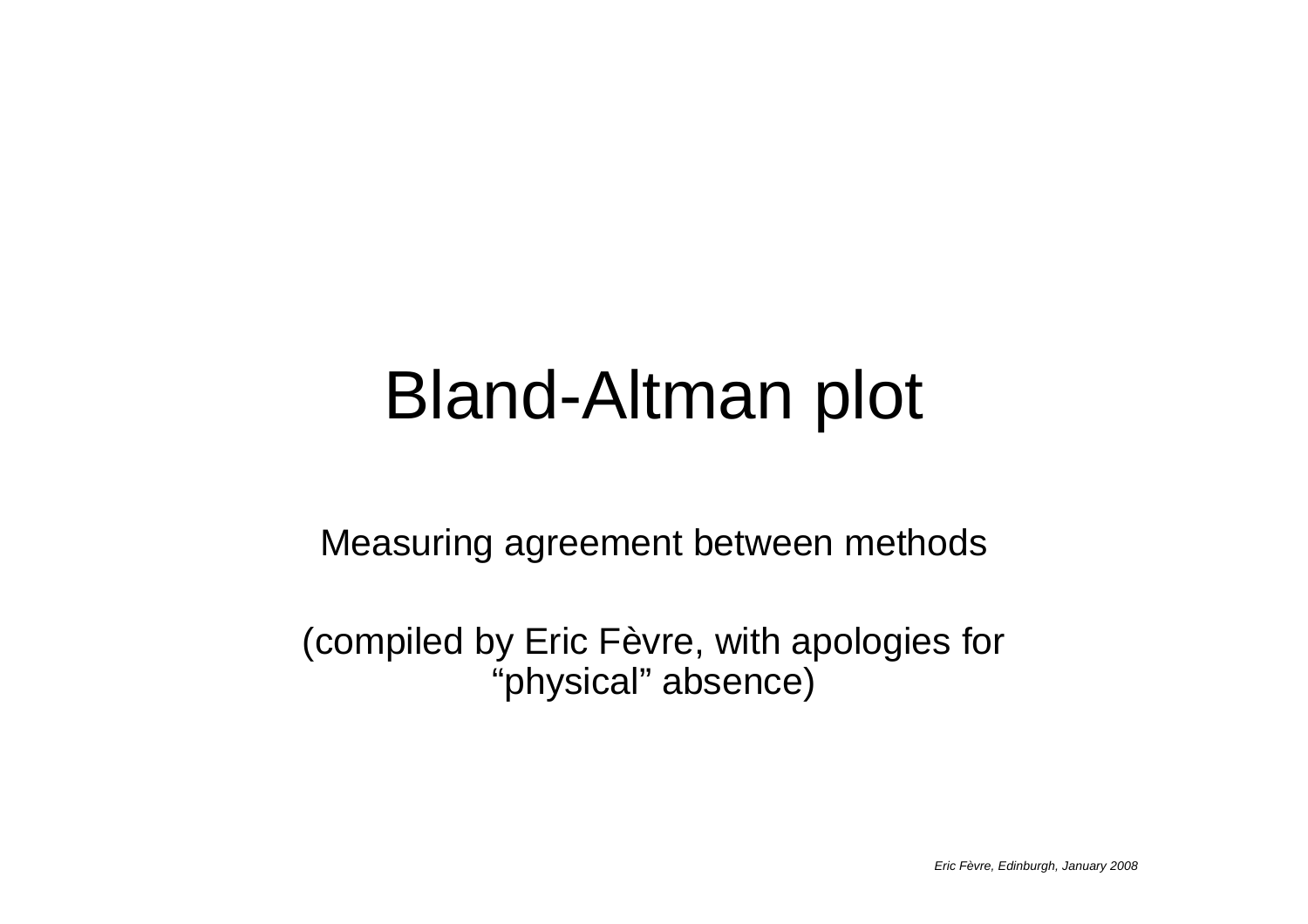### Example with application

- $\bullet$  The ability of smallholder farmers and animal health workers to estimate live bodyweight can critically affect the likelihood of underor over-dosing of veterinary compounds.
- $\bullet$  Decentralised systems where farmers administer a significant proportion of veterinary treatments.
- $\bullet$  Project run by Noreen Machilla, formerly of Edinburgh University, based in Kenya at the time.
	- Machila N, Fèvre EM, et al (in preparation). Farmer estimation of live bodyweight of cattle: implications for veterinary drug dosing in East Africa. *Preventive Veterinary Medicine*.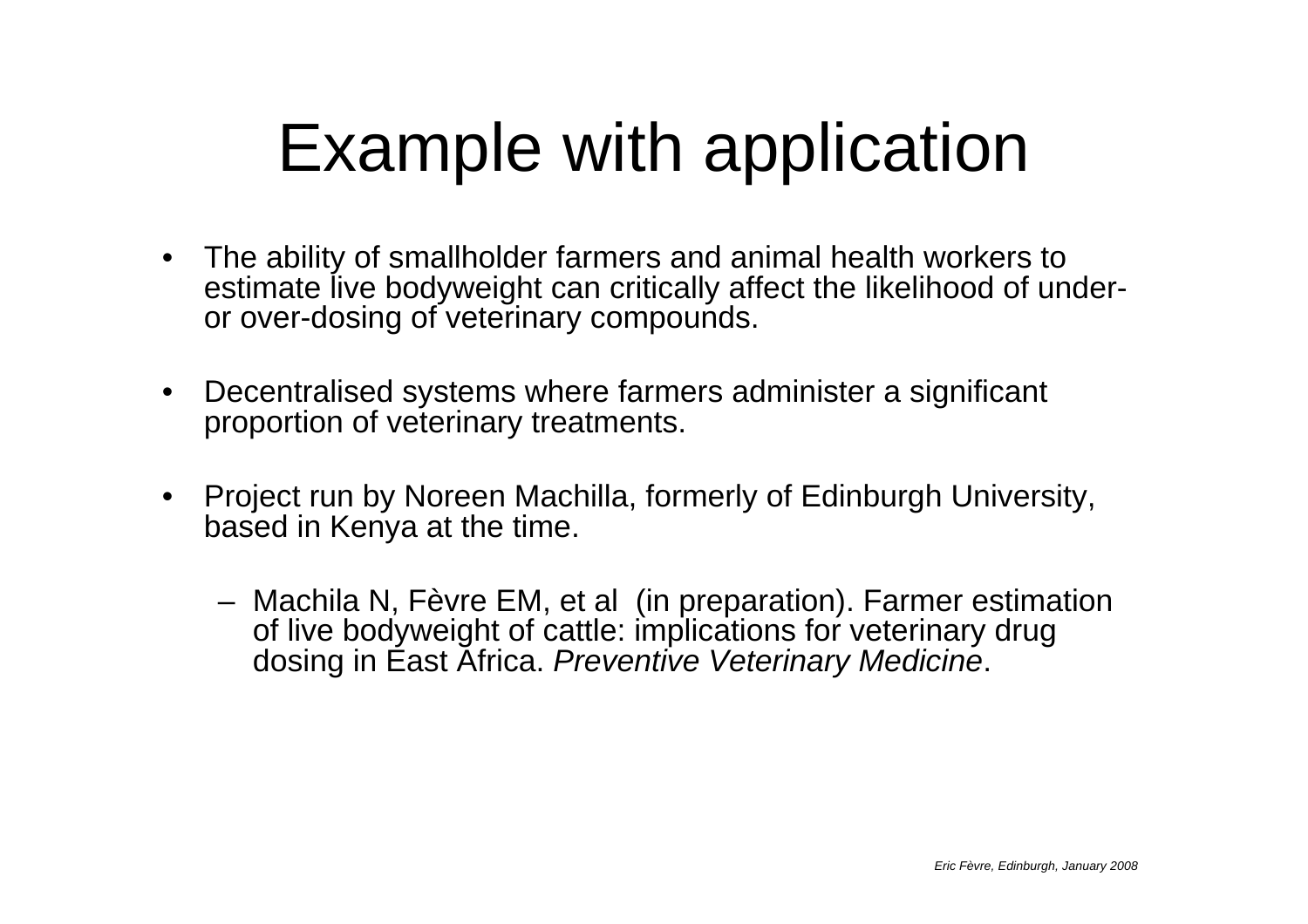# The data (1)

- Survey of three hundred and twenty four (324) cattle owned by 170 farmers was conducted in Busia District, Kenya.
- Cattle were weighed on
	- a standard calibrated digital scale
	- owners were asked to estimate the live weight of their animals
	- estimated by a weigh-band
	- estimated by local animal health workers.
- How well do these methods agree?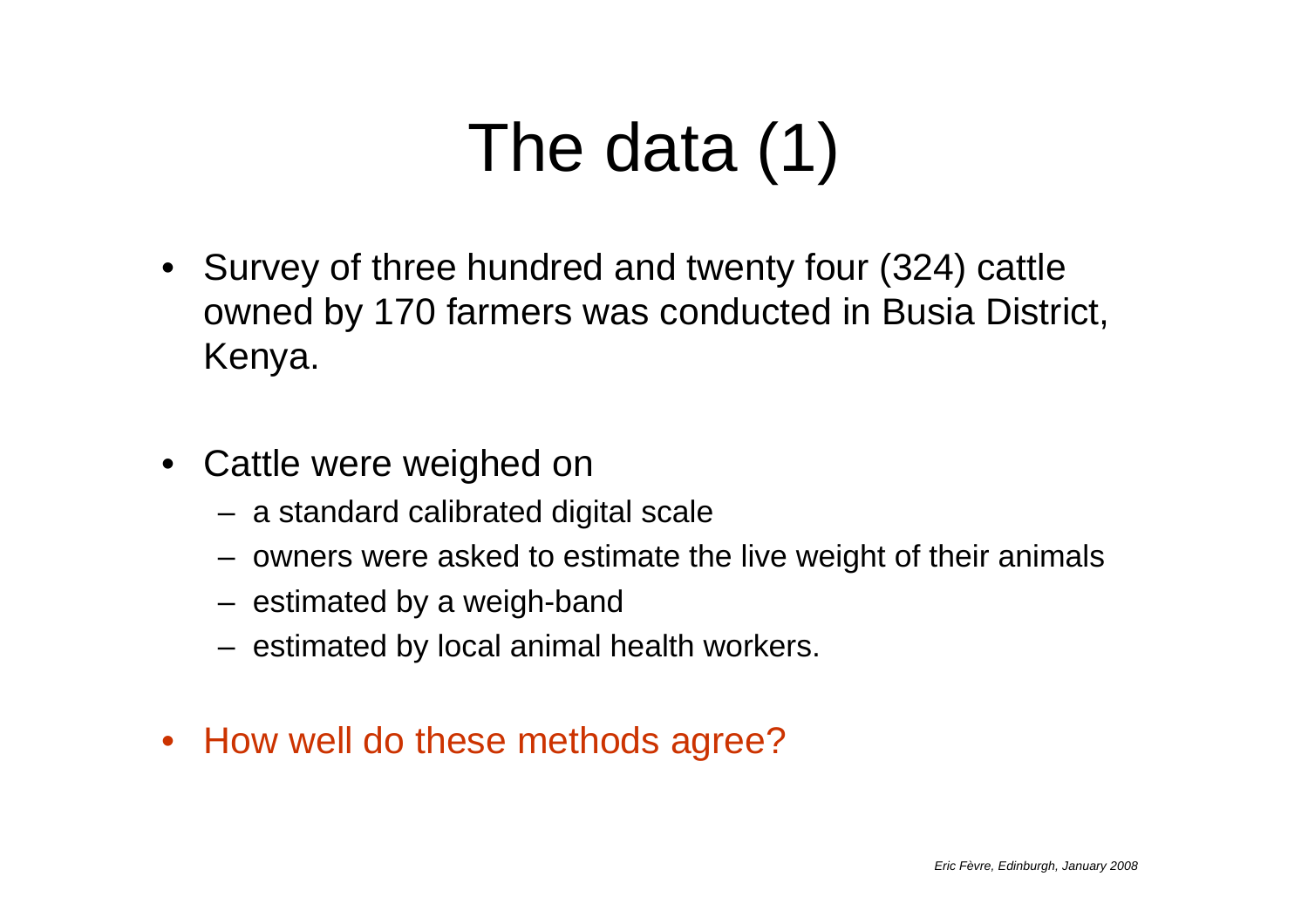



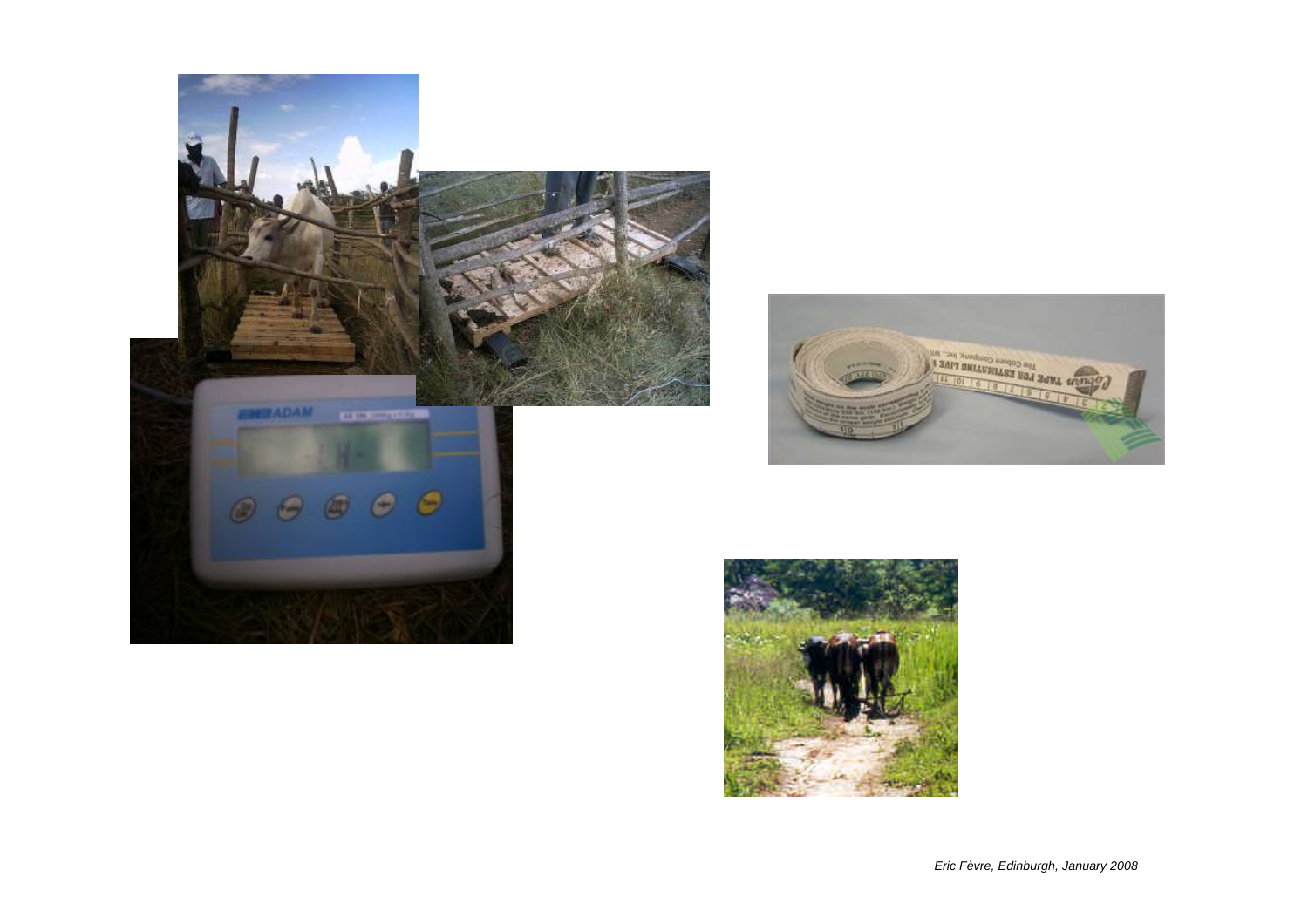| WeighBand  | <b>Scale</b> |                                                      |
|------------|--------------|------------------------------------------------------|
| 101        | 42           |                                                      |
| 165        | 78           |                                                      |
| 134        | 64           | The data (2)                                         |
| 152        | 73           |                                                      |
| 225        | 110          |                                                      |
| 117        | 58           |                                                      |
| 201        | 103          |                                                      |
| 165        | 86           |                                                      |
| 122        | 64           |                                                      |
| 106        | 56           |                                                      |
| 277        | 149          |                                                      |
| 217        | 119          |                                                      |
| 286        | 161          |                                                      |
| 209        | 118          |                                                      |
| 159        | 90           |                                                      |
| 209        | 119          |                                                      |
| 286        | 163          | 324 measurements on non-pregnant cattle of all ages  |
| 194        | 111          |                                                      |
| 194        | 111          | Let's use the weigh band and the scale data          |
| 225        | 129          |                                                      |
| 194        | 111.5        | How do the weigh band and the digital scale compare? |
| 106        | 61           |                                                      |
| 194<br>277 | 112<br>160   |                                                      |
| 51         | 29.5         |                                                      |
| 128        | 75           |                                                      |
| 277        | 163          |                                                      |
| 209        | 124          |                                                      |
| 106        | 63           |                                                      |
|            | Etc          | $  -$<br>$ \cdots$ $\cdots$                          |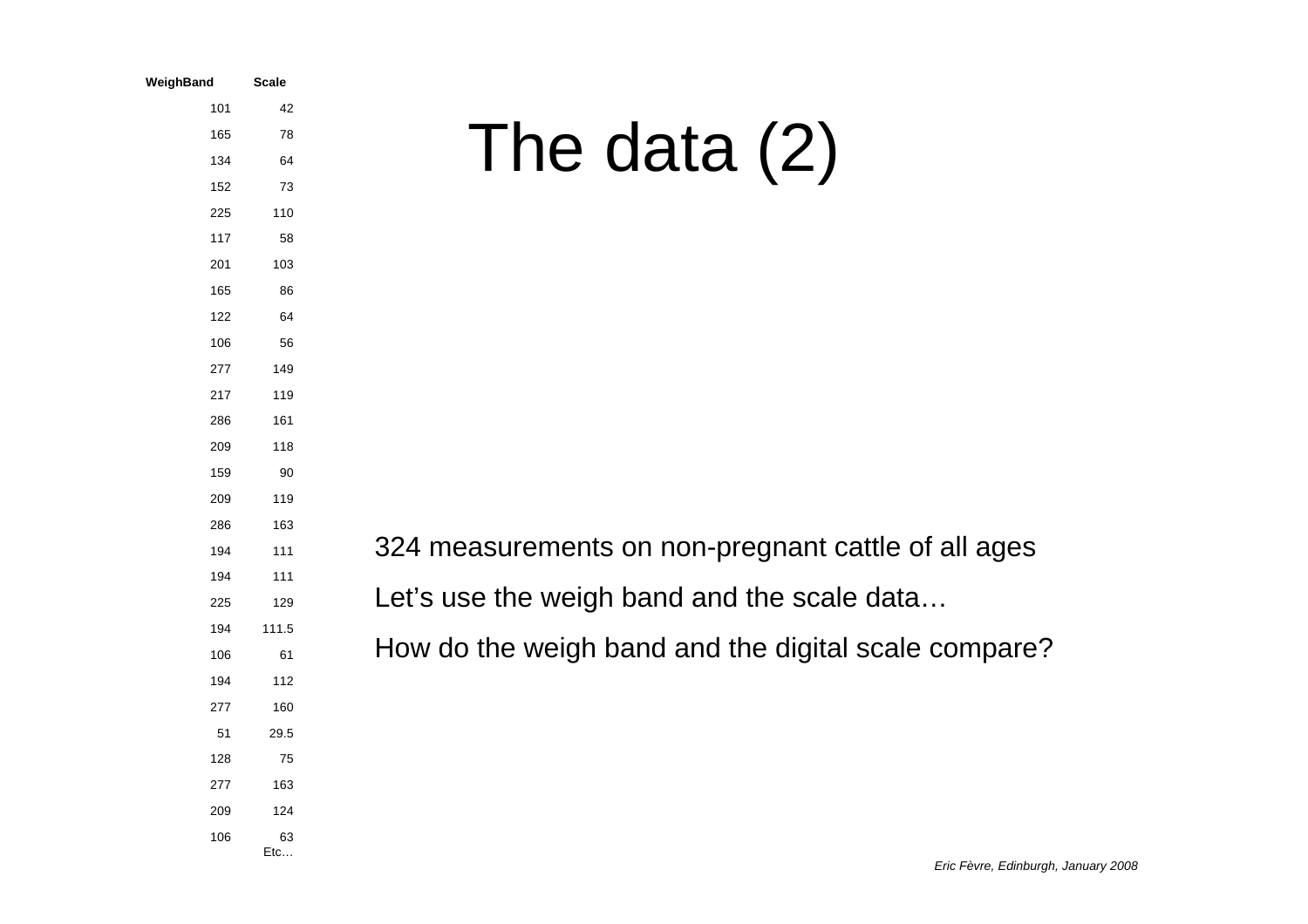- R = Pearson correlation of Weigh-Band and Scale =  $0.903$  p =  $0.000$ .
- The measurements are closely related.
- But do they agree?
- Perfect correlation if the points lie perfectly along any straight line. But perfect AGREEMENT only if they lie perfectly along the line of equality.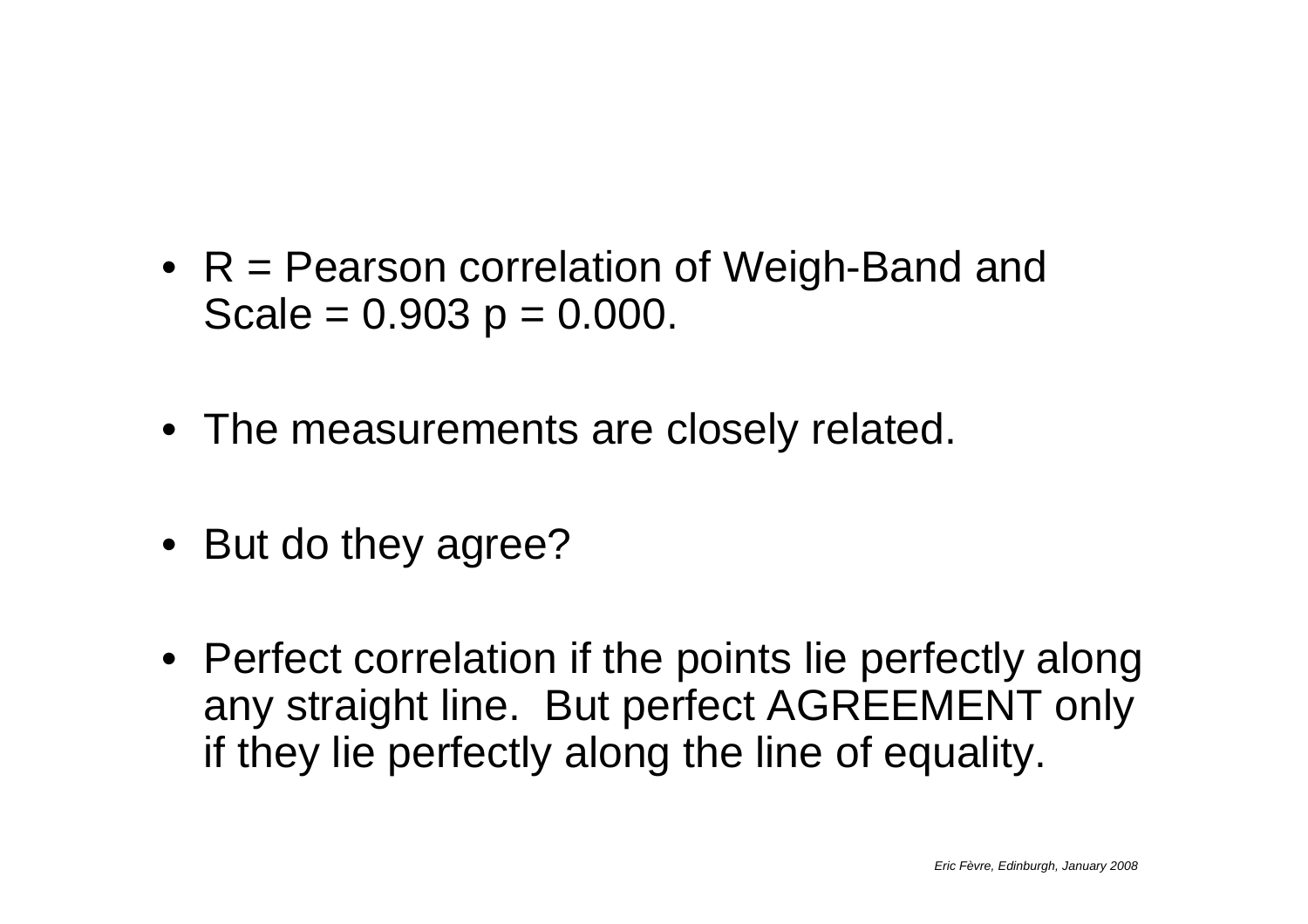

Regression line – illustrates correlation…

Line of equality – illustrates agreement – hmm, not quite the same!

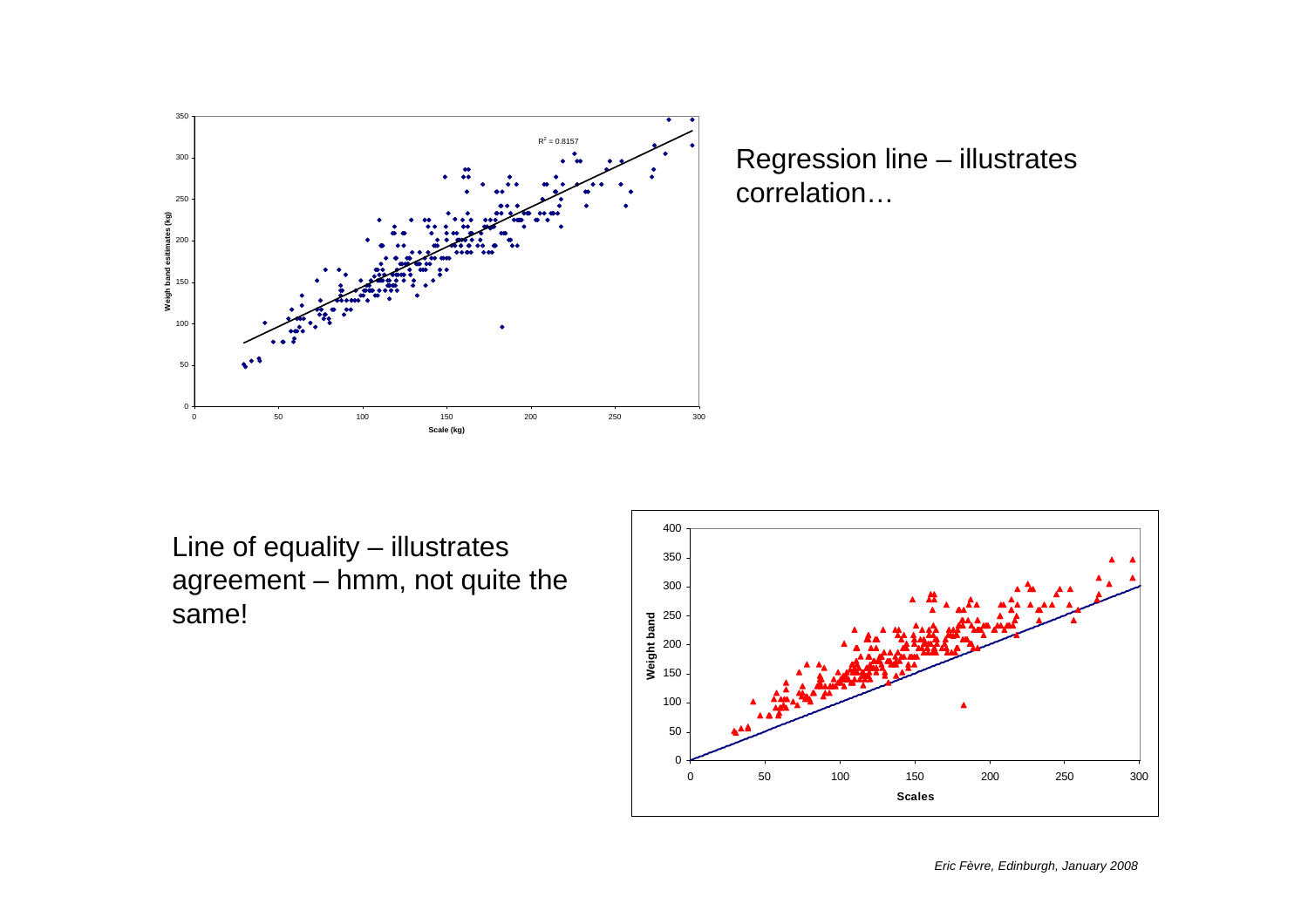## Bland and Altman say:

Bland MJ, Altman D (1986) Statistical methods for assessing agreement between two methods of clinical measurement. *Lancet* 327: 307-310.

- A change in scale of measurement does not affect the correlation, but it affects the agreement.
- Correlation depends on the range of the true quantity in the sample. If this is wide, the correlation will be greater than if it is narrow.
- **The test of significance may show that the two methods are related, but it would be amazing if two methods designed to measure the same quantity were not related. The test of significance is irrelevant to the question of agreement.**
- Data which seem to be in poor agreement can produce quite high correlations.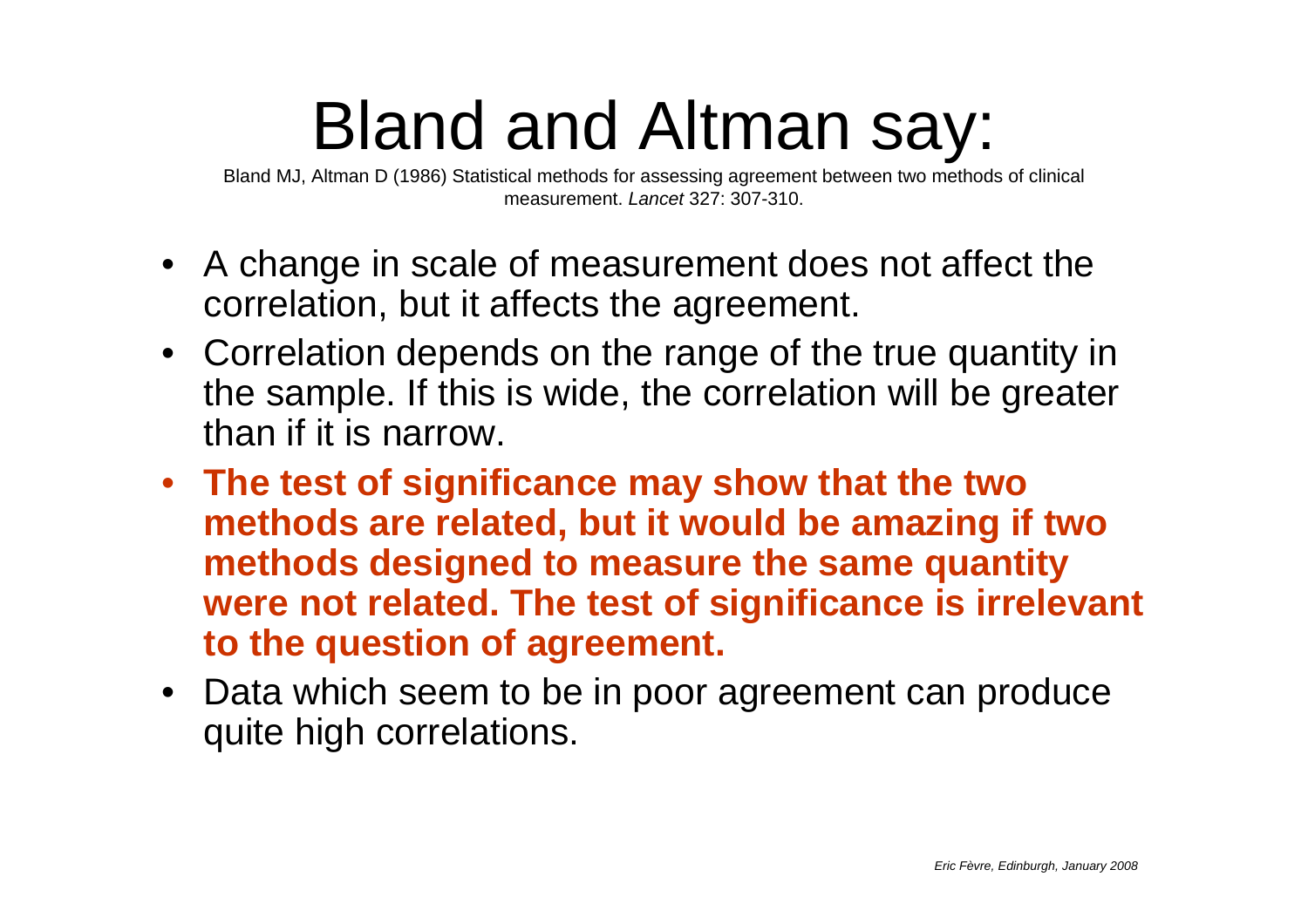#### Bland and Altman say:

• How far apart measurements can be without causing difficulties will be a question of judgment. Ideally, it should be defined in advance to help in the interpretation of the method comparison and to choose the sample size.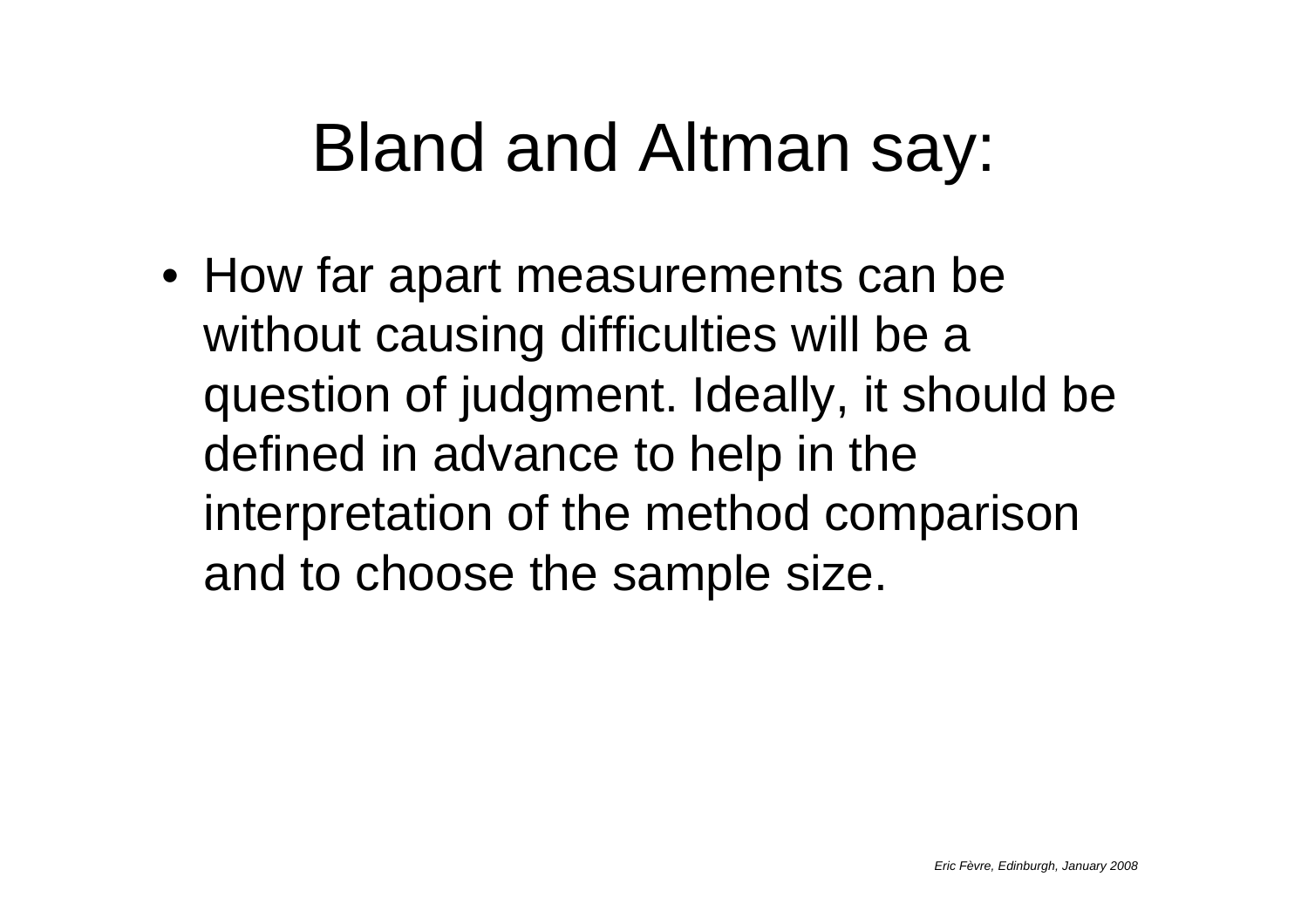#### A Bland-Altman plot…

- Aka a "Tukey mean-difference plot"
- Two variables (eg data from 2 tests)
- X-axis: mean of the two measurements
- Y-axis: difference between the two values
	- What is the difference between the two methods vsthe best measure of the "true value" we have, which is the mean of the two methods.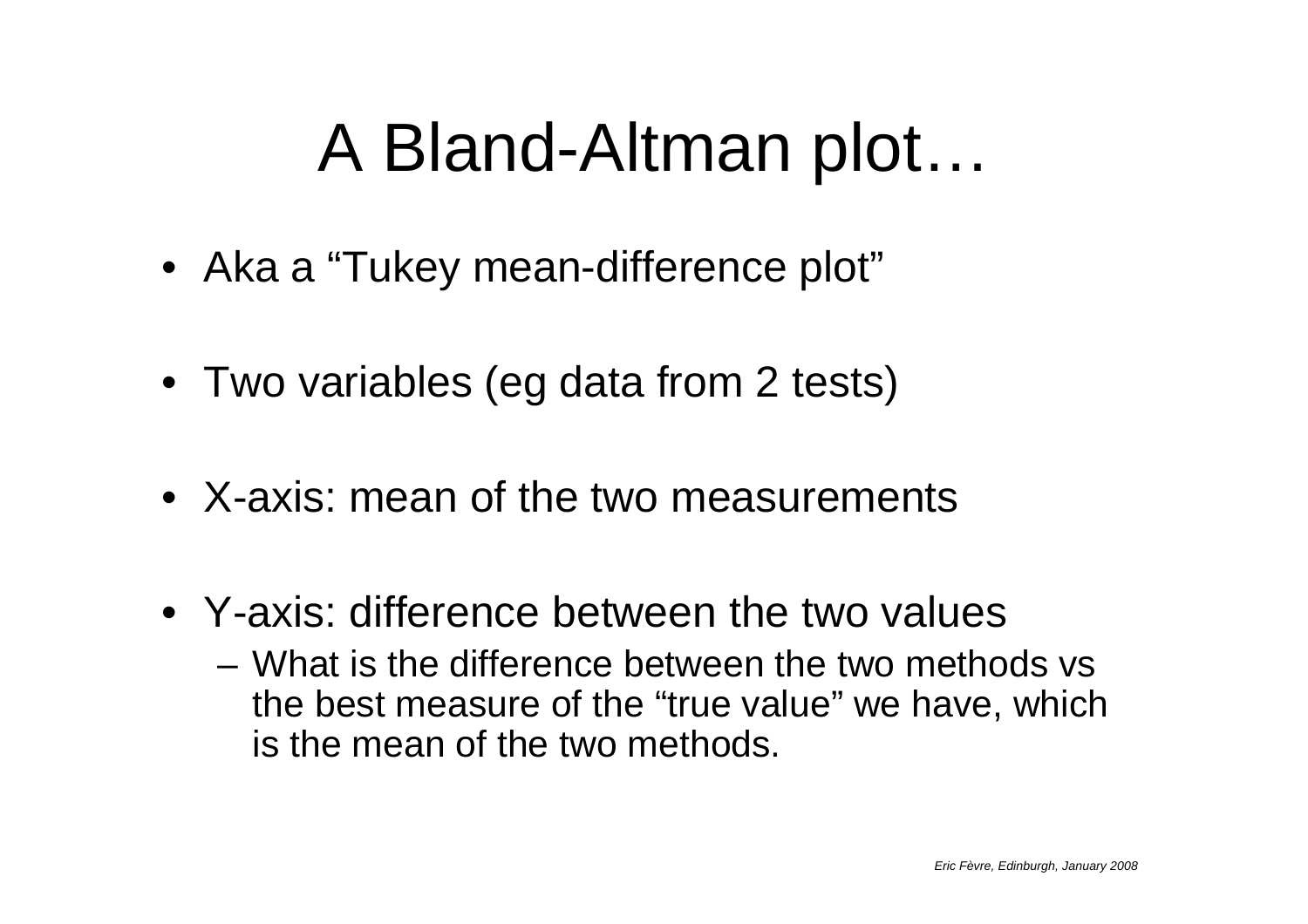

• 3 lines: Mean, mean +2SD and mean -2SD = limits of agreement (here, quite wide  $\sim$  100kg, with many outside this range).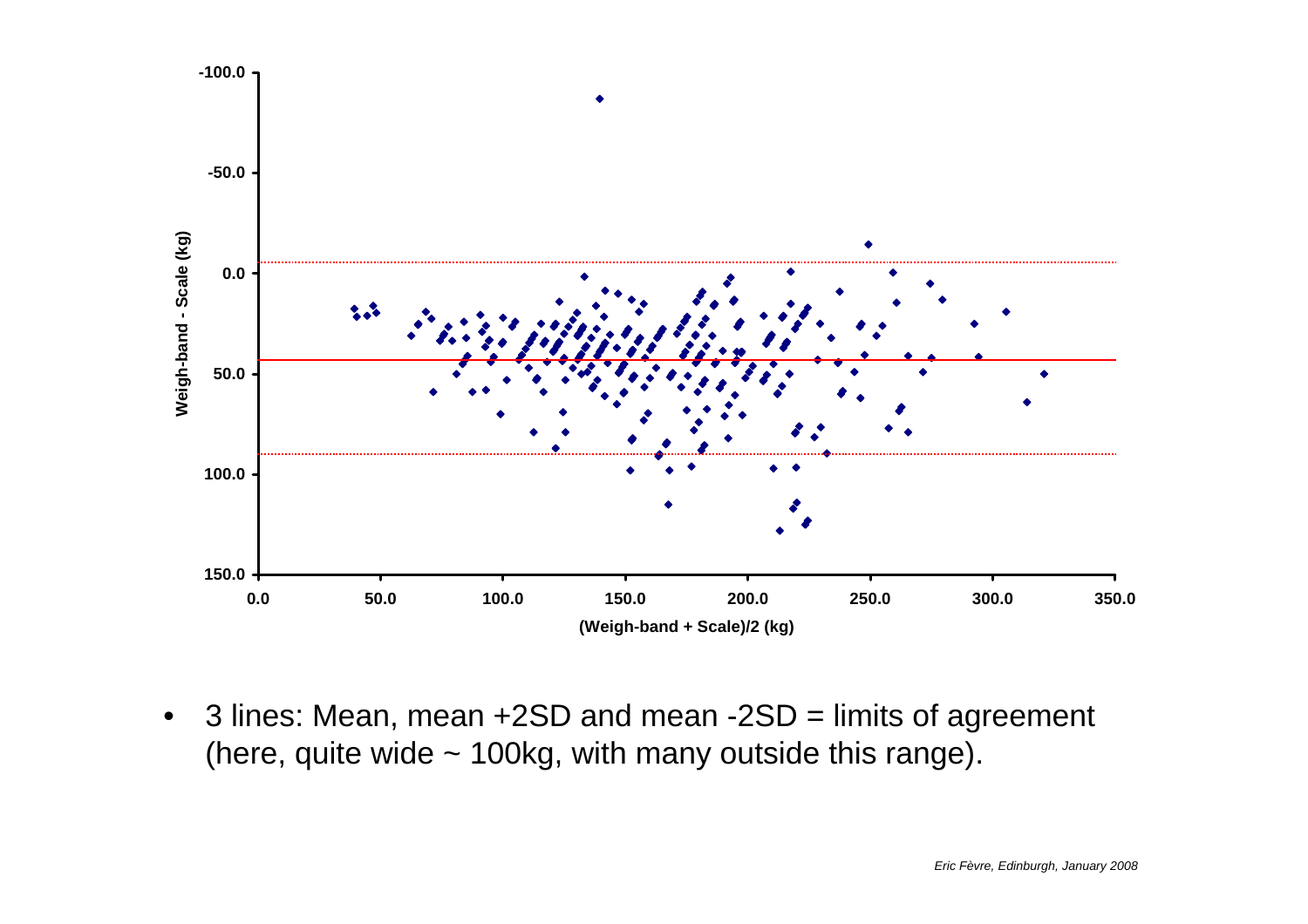### Interpretation (1)

- Decide in advance what error is acceptable: here, as error leads to wrong drug dosing, we choose +/- 20% of true weight to be acceptable.
- Weigh-band overestimated the true weight of 98.7% of cattle by an average of 35.3% (range: 1.0%-140.5%; median: 30.5%).
- Only 25.8% (78/302) of cattle were weighed to within +/- 20% of the true weight by the weigh-band.
- Limits of agreement of +91.3 kg and -6.0 kg (see plot)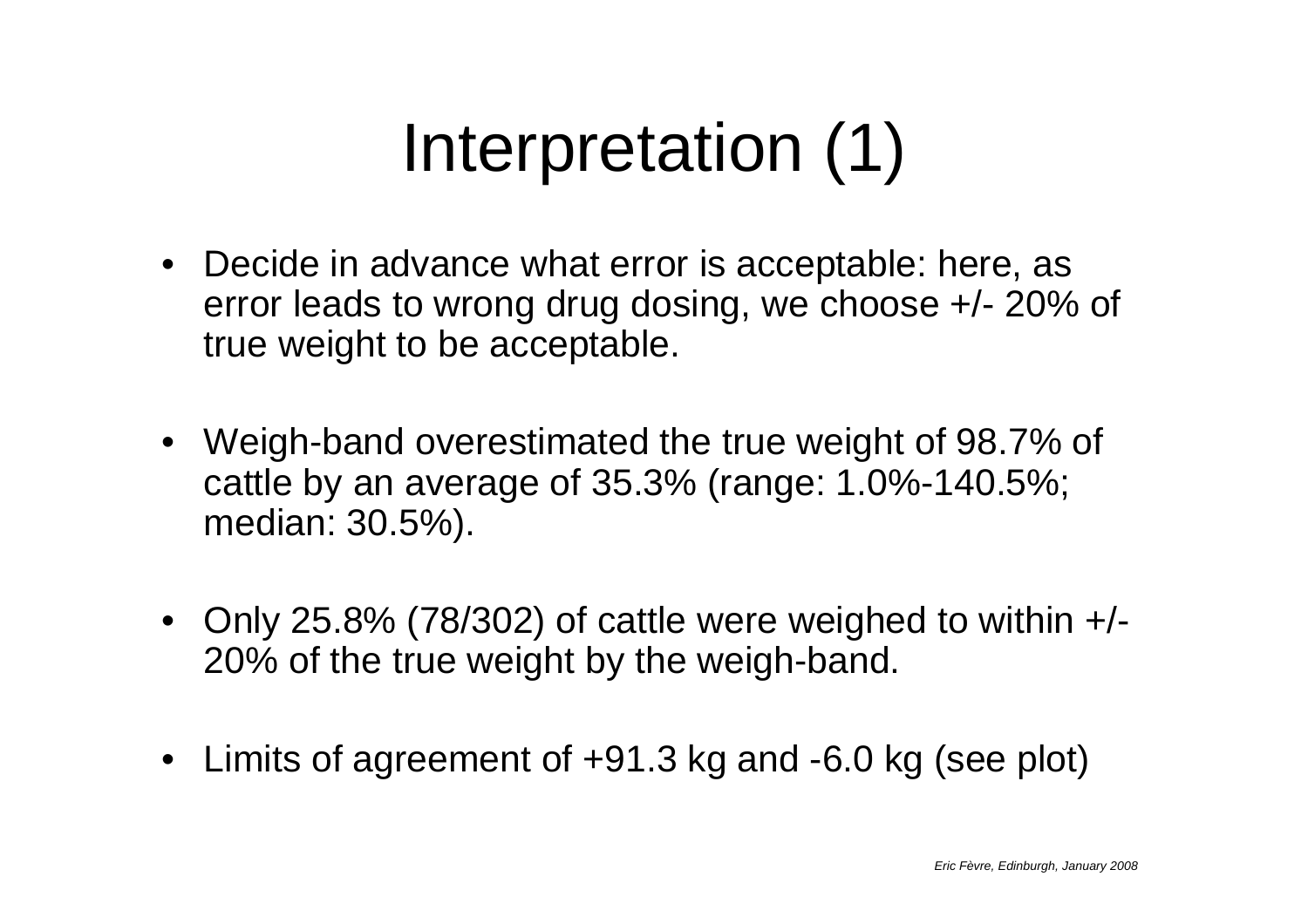## Interpretation (2)

- $\bullet$ The weigh-band used over-estimated weight.
- •Designed and calibrated on European breeds (*Bos taurus*) of cattle.
- $\bullet$  Stockier and coats thicker than that of small East African zebu (*Bos indicus*) breeds.
- $\bullet$ Relying on the weigh-band for estimating weight for dosing  $=$  many cattle receiving an overdose.
- $\bullet$  Overuse or frequent treatment of cattle can increase the risk of drug toxicity, especially when animals are in poor body condition.